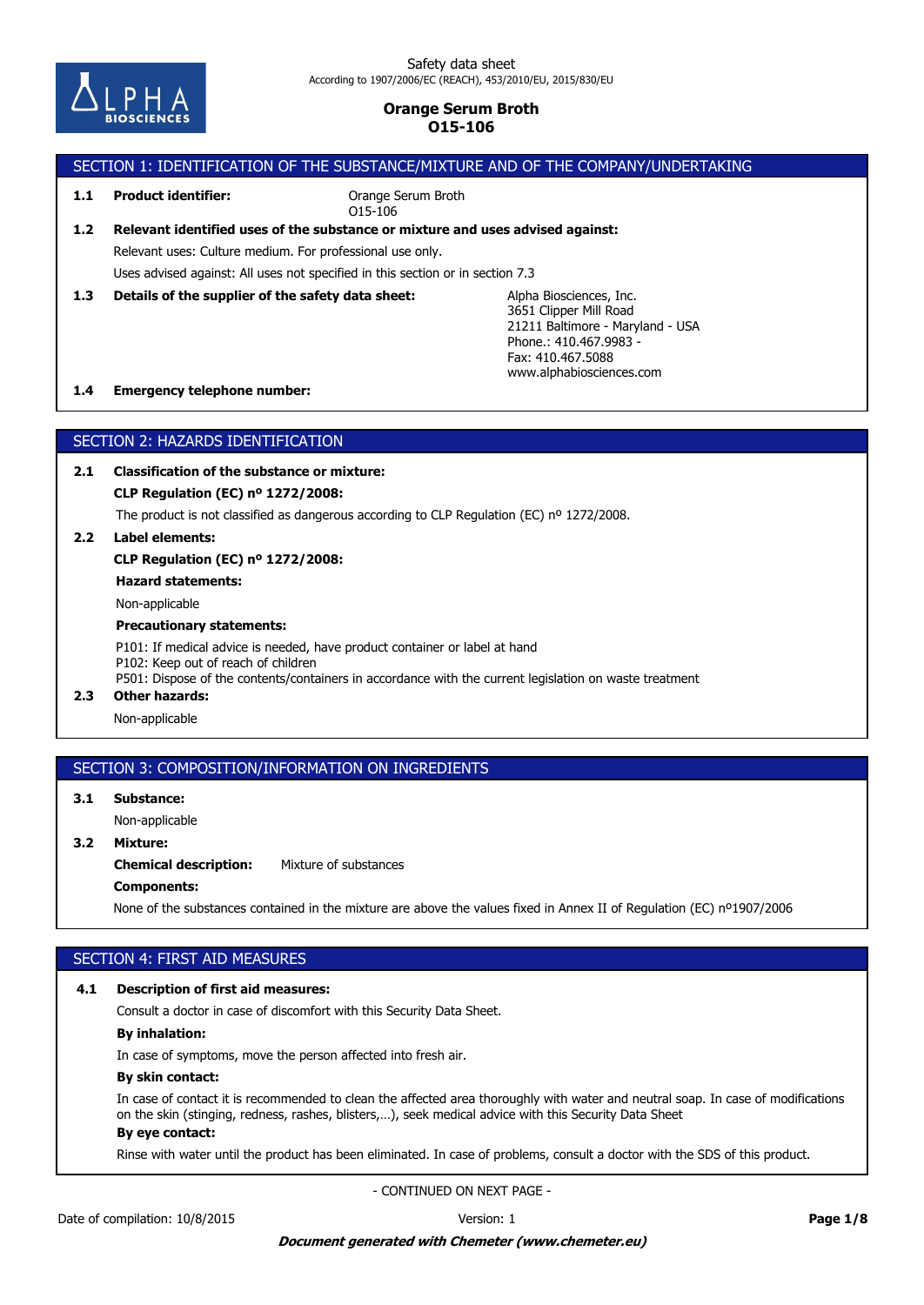

#### SECTION 4: FIRST AID MEASURES (continue)

#### **By ingestion/aspiration:**

In case of consumption in large quantities, it is recommended to seek medical assistance.

**4.2 Most important symptoms and effects, both acute and delayed:**

Acute and delayed effects are indicated in sections 2 and 11.

#### **4.3 Indication of any immediate medical attention and special treatment needed:**

Non-applicable

## SECTION 5: FIREFIGHTING MEASURES

#### **5.1 Extinguishing media:**

Product is non-flammable, low risk of fire by the inflammability characteristics of the product in normal conditions of storage, manipulation and use. In the case of the existence of sustained combustion as a result of improper manipulation, storage or use any type of extinguishing agent can be used (ABC Powder, water,...)

#### **5.2 Special hazards arising from the substance or mixture:**

Due to its non-flammable nature, the product does not present a fire risk under normal conditions of storage, manipulation and use.

### **5.3 Advice for firefighters:**

Depending on the magnitude of the fire it may be necessary to use full protective clothing and individual respiratory equipment. Minimum emergency facilities and equipment should be available (fire blankets, portable first aid kit,...) in accordance with Directive 89/654/EC.

#### **Additional provisions:**

Act in accordance with the Internal Emergency Plan and the Information Sheets on actions to take after an accident or other emergencies. Destroy any source of ignition. In case of fire, refrigerate the storage containers and tanks for products susceptible to inflammation, explosion or BLEVE as a result of high temperatures. Avoid spillage of the products used to extinguish the fire into an aqueous medium.

## SECTION 6: ACCIDENTAL RELEASE MEASURES

### **6.1 Personal precautions, protective equipment and emergency procedures:**

Sweep up and shovel product or other means and place in container for reuse (preferred) or disposal

#### **6.2 Environmental precautions:**

This product is not classified as dangerous to the environment. Keep product away from drains, surface and underground water.

### **6.3 Methods and material for containment and cleaning up:**

It is recommended:

Sweep up and shovel product or other means and place in container for reuse (preferred) or disposal

#### **6.4 Reference to other sections:**

See sections 8 and 13.

## SECTION 7: HANDLING AND STORAGE

#### **7.1 Precautions for safe handling:**

A.- Precautions for safe manipulation

Comply with the current legislation concerning the prevention of industrial risks. Keep containers hermetically sealed. Control spills and residues, destroying them with safe methods (section 6). Avoid leakages from the container. Maintain order and cleanliness where dangerous products are used.

B.- Technical recommendations for the prevention of fires and explosions

Due to its non-flammable nature, the product does not present a fire risk under normal conditions of storage, manipulation and use.

C.- Technical recommendations to prevent ergonomic and toxicological risks

Do not eat or drink during the process, washing hands afterwards with suitable cleaning products.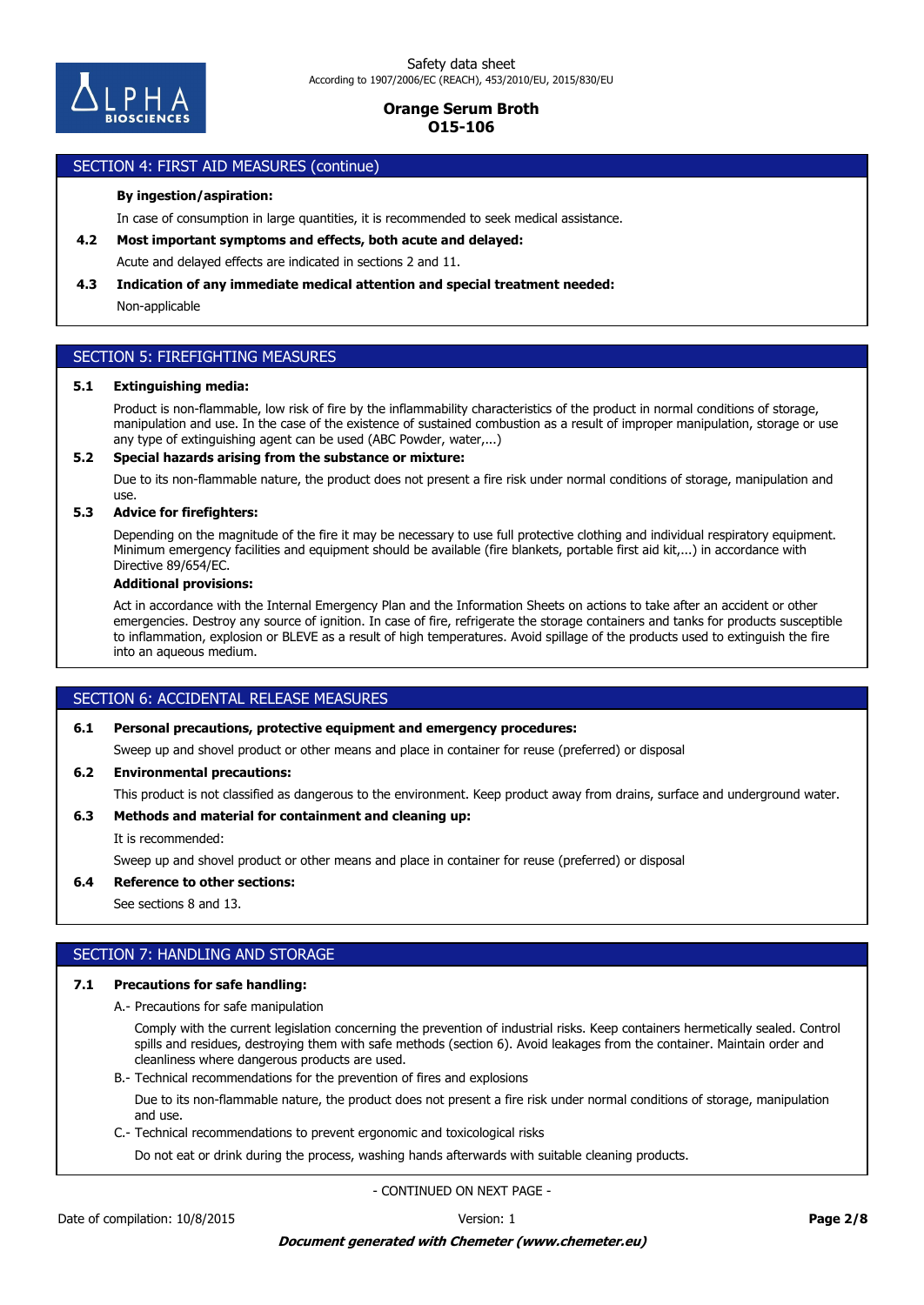

# SECTION 7: HANDLING AND STORAGE (continue)

D.- Technical recommendations to prevent environmental risks

It is not necessary to take special measures to prevent environmental risks. For more information see subsection 6.2

### **7.2 Conditions for safe storage, including any incompatibilities:**

#### A.- Technical measures for storage

Minimum Temp.: 2 °C

Maximun Temp.: 25 °C

Maximum time: 48 Months

B.- General conditions for storage

Avoid sources of heat, radiation, static electricity and contact with food. For additional information see subsection 10.5

### **7.3 Specific end use(s):**

Except for the instructions already specified it is not necessary to provide any special recommendation regarding the uses of this product.

# SECTION 8: EXPOSURE CONTROLS/PERSONAL PROTECTION

### **8.1 Control parameters:**

Substances whose occupational exposure limits have to be monitored in the work environment

Nuisance dust: Inhalable dust 10 mg/m3 // Respirable dust 4 mg/m3

### **8.2 Exposure controls:**

A.- General security and hygiene measures in the work place

As a preventative measure it is recommended to use basic Personal Protection Equipment, with the corresponding <<CE marking>> in accordance with Directive 89/686/EC. For more information on Personal Protection Equipment (storage, use, cleaning, maintenance, class of protection,…) consult the information leaflet provided by the manufacturer. For more information see subsection 7.1.

All information contained herein is a recommendation which needs some specification from the labour risk prevention services as it is not known whether the company has additional measures at its disposal.

#### B.- Respiratory protection

The use of protection equipment will be necessary if a mist forms or if the professional exposure limits are exceeded.

### C.- Specific protection for the hands

|                                  | Pictogram                    | <b>PPE</b>                                 | Labelling                   | <b>CEN Standard</b>                                                           | Remarks                                                                                                                         |  |
|----------------------------------|------------------------------|--------------------------------------------|-----------------------------|-------------------------------------------------------------------------------|---------------------------------------------------------------------------------------------------------------------------------|--|
|                                  | Mandatory hand<br>protection | Chemical protective gloves                 | $\epsilon$<br><b>CAT I</b>  | EN 374-1:2003<br>EN 374-3:2003/AC:2006<br>EN 420:2003+A1:2009                 | Replace the gloves at any sign of deterioration.                                                                                |  |
| D.- Ocular and facial protection |                              |                                            |                             |                                                                               |                                                                                                                                 |  |
|                                  | Pictogram                    | <b>PPE</b>                                 | Labelling                   | <b>CEN Standard</b>                                                           | Remarks                                                                                                                         |  |
|                                  | Mandatory face<br>protection | Panoramic glasses against<br>liquid splash | $\epsilon$<br><b>CAT II</b> | EN 166:2001<br>EN 172:1994/A1:2000<br>EN 172:1994/A2:2001<br>EN ISO 4007:2012 | Clean daily and disinfect periodically according to<br>the manufacturer's instructions. Use if there is a<br>risk of splashing. |  |
|                                  | E.- Bodily protection        |                                            |                             |                                                                               |                                                                                                                                 |  |
|                                  | Pictogram                    | <b>PPE</b>                                 | Labelling                   | <b>CEN Standard</b>                                                           | <b>Remarks</b>                                                                                                                  |  |
|                                  |                              | Work clothing                              |                             | EN ISO 13688:2013                                                             | For professional use only.                                                                                                      |  |

- CONTINUED ON NEXT PAGE -

**CAT I**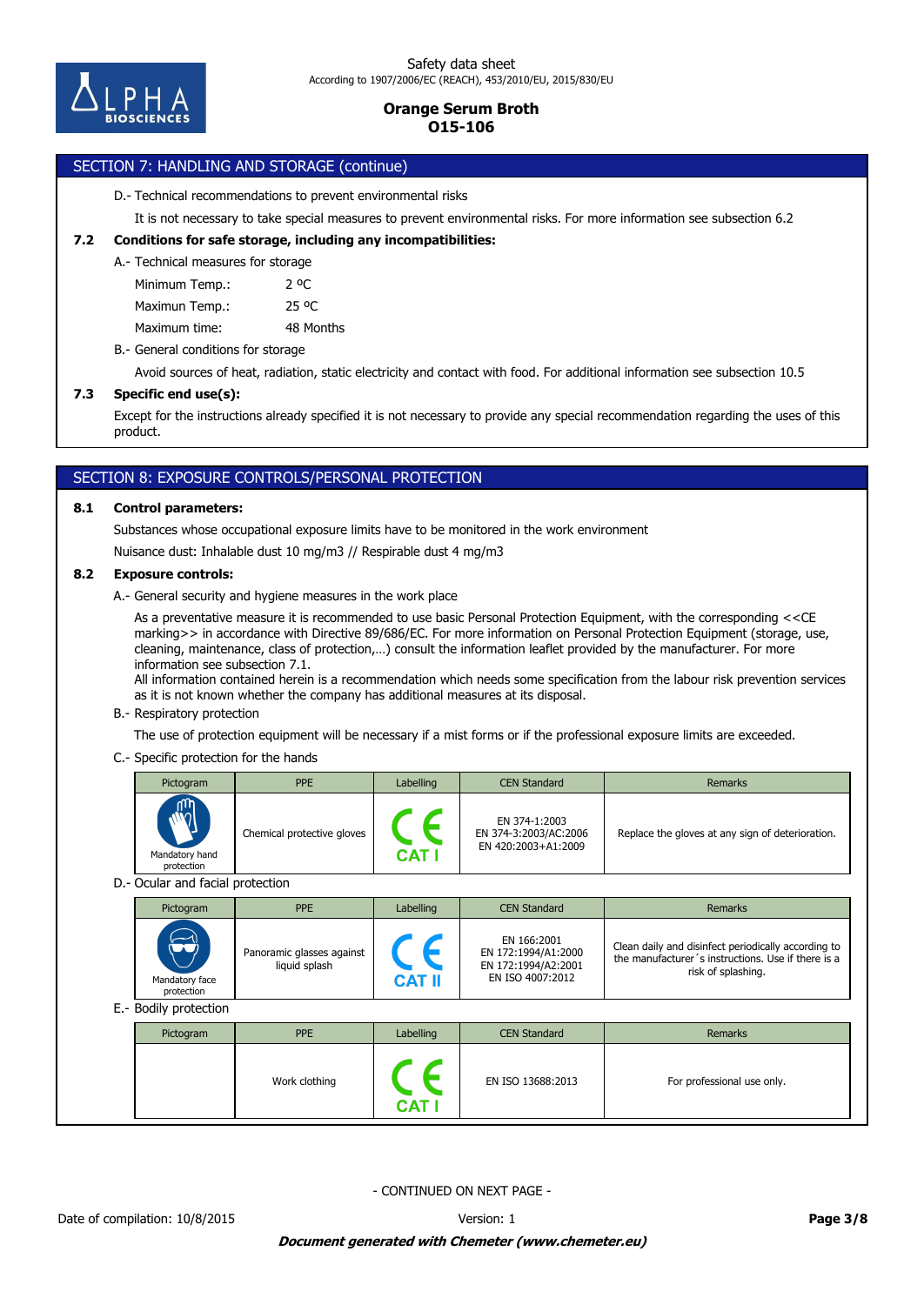

#### Safety data sheet According to 1907/2006/EC (REACH), 453/2010/EU, 2015/830/EU

# **Orange Serum Broth O15-106**

# SECTION 8: EXPOSURE CONTROLS/PERSONAL PROTECTION (continue) Pictogram PPE 2012 Labelling CEN Standard Number 2014 Remarks EN ISO 20347:2012<br>EN ISO 20244:2011 Anti-slip work shoes<br>EN ISO 20344:2011 **CAT II** F.- Additional emergency measures It is not necessary to take additional emergency measures. **Environmental exposure controls:** In accordance with the community legislation for the protection of the environment it is recommended to avoid environmental spillage of both the product and its container. For additional information see subsection 7.1.D SECTION 9: PHYSICAL AND CHEMICAL PROPERTIES **9.1 Information on basic physical and chemical properties:** For complete information see the product datasheet. **Appearance:** Physical state at 20 °C: Solid Appearance: Not available Color: Not available

| Odor:                                                                                                | Not available          |
|------------------------------------------------------------------------------------------------------|------------------------|
| <b>Volatility:</b>                                                                                   |                        |
| Boiling point at atmospheric pressure:                                                               | Non-applicable *       |
| Vapour pressure at 20 °C:                                                                            | Non-applicable *       |
| Vapour pressure at 50 °C:                                                                            | Non-applicable *       |
| Evaporation rate at 20 °C:                                                                           | Non-applicable *       |
| <b>Product description:</b>                                                                          |                        |
| Density at 20 °C:                                                                                    | Non-applicable *       |
| Relative density at 20 °C:                                                                           | Non-applicable *       |
| Dynamic viscosity at 20 °C:                                                                          | Non-applicable *       |
| Kinematic viscosity at 20 °C:                                                                        | Non-applicable *       |
| Kinematic viscosity at 40 °C:                                                                        | Non-applicable *       |
| Concentration:                                                                                       | Non-applicable *       |
| pH:                                                                                                  | Non-applicable *       |
| Vapour density at 20 °C:                                                                             | Non-applicable *       |
| Partition coefficient n-octanol/water 20 °C:                                                         | Non-applicable *       |
| Solubility in water at 20 °C:                                                                        | Non-applicable *       |
| Solubility properties:                                                                               | Non-applicable *       |
| Decomposition temperature:                                                                           | Non-applicable *       |
| Melting point/freezing point:                                                                        | Non-applicable *       |
| <b>Flammability:</b>                                                                                 |                        |
| Flash Point:                                                                                         | Non Flammable (>60 °C) |
| Autoignition temperature:                                                                            | Non-applicable *       |
| Lower flammability limit:                                                                            | Non-applicable *       |
| Upper flammability limit:                                                                            | Non-applicable *       |
| <b>Other information:</b>                                                                            |                        |
| alice de dies medicine of these minutes made minutes taltum tuferingenten minutes end effective hand |                        |

\*Not relevant due to the nature of the product, not providing information property of its hazards.

- CONTINUED ON NEXT PAGE -

**9.2 Other information:**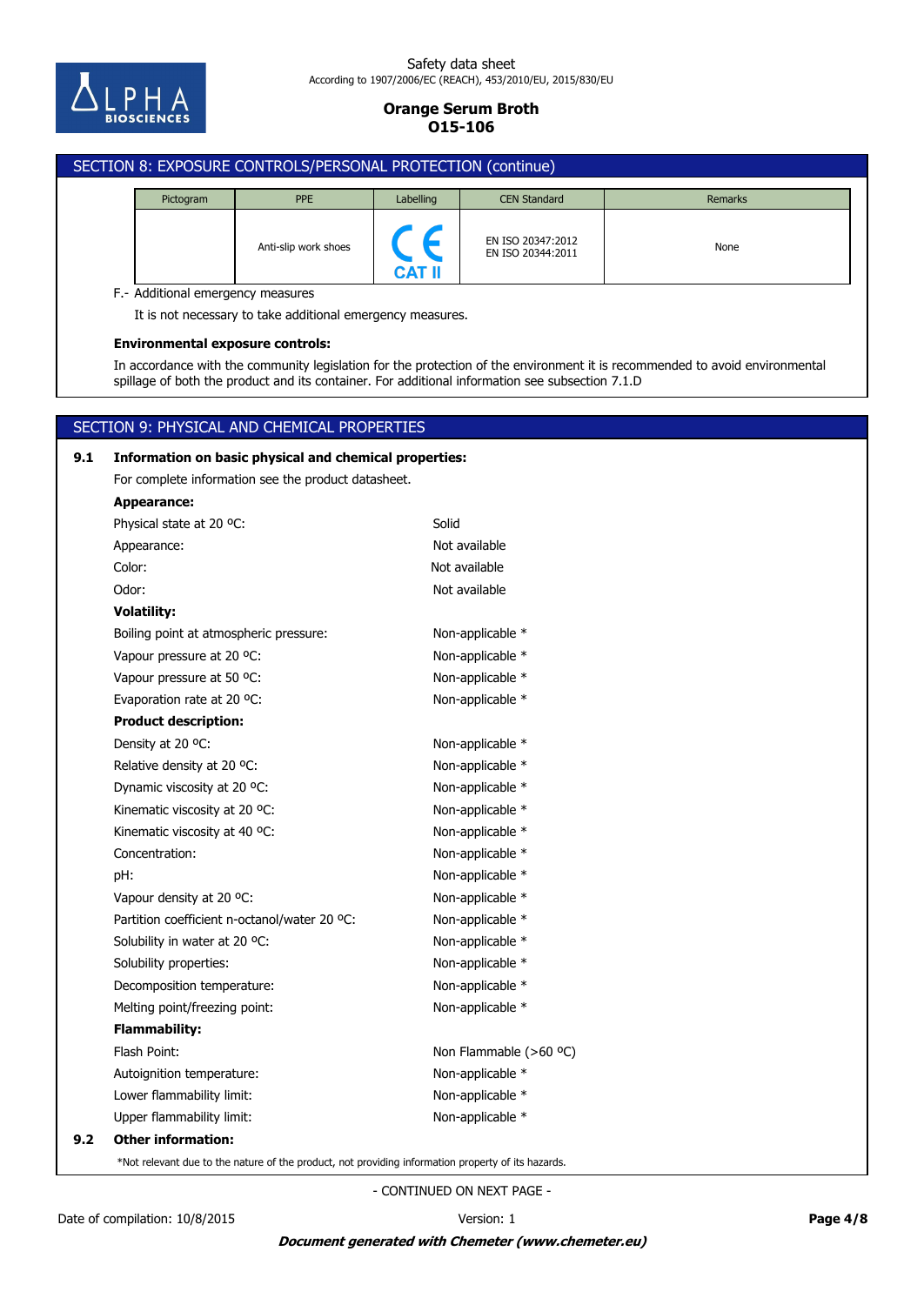

# SECTION 9: PHYSICAL AND CHEMICAL PROPERTIES (continue)

Surface tension at 20 °C: Non-applicable \*

Refraction index: Non-applicable \*

\*Not relevant due to the nature of the product, not providing information property of its hazards.

# SECTION 10: STABILITY AND REACTIVITY

### **10.1 Reactivity:**

No hazardous reactions are expected if the following technical instructions storage of chemicals. See section 7.

### **10.2 Chemical stability:**

Chemically stable under the conditions of storage, handling and use.

### **10.3 Possibility of hazardous reactions:**

Under the specified conditions, hazardous reactions that lead to excessive temperatures or pressure are not expected.

### **10.4 Conditions to avoid:**

Applicable for handling and storage at room temperature:

| Shock and friction . | Contact with air | Increase in temperature | Sunlight       | Humiditv       |
|----------------------|------------------|-------------------------|----------------|----------------|
| Not applicable       | Not applicable   | Not<br>: applicable     | Not applicable | Not applicable |

### **10.5 Incompatible materials:**

| Acids                                       | Water             | e materials<br><b>Combustive</b>          | : materials<br>Combustible           | <b>Others</b>  |
|---------------------------------------------|-------------------|-------------------------------------------|--------------------------------------|----------------|
| <b>Not</b><br><sup>.</sup> applicable<br>νv | applicable<br>Not | اطا<br>: annlicable<br>applicable<br>ושטו | ∼י<br>applicable <sup>.</sup><br>טוי | Not applicable |

### **10.6 Hazardous decomposition products:**

See subsection 10.3, 10.4 and 10.5 to find out the specific decomposition products. Depending on the decomposition conditions, complex mixtures of chemical substances can be released: carbon dioxide (CO2), carbon monoxide and other organic compounds.

## SECTION 11: TOXICOLOGICAL INFORMATION

### **11.1 Information on toxicological effects:**

LD50 oral > 2000 mg/kg (rat)

### **Dangerous health implications:**

In case of exposure that is repetitive, prolonged or at concentrations higher than recommended by the occupational exposure limits, it may result in adverse effects on health depending on the means of exposure:

A.- Ingestion:

- Acute toxicity: Based on available data, the classification criteria are not met
- Corrosivity/Irritability: Based on available data, the classification criteria are not met
- B- Inhalation:
	- Acute toxicity: Based on available data, the classification criteria are not met
	- Corrosivity/Irritability: Based on available data, the classification criteria are not met
- C- Contact with the skin and the eyes:
	- Contact with the skin: Based on available data, the classification criteria are not met
	- Contact with the eyes: Based on available data, the classification criteria are not met
- D- CMR effects (carcinogenicity, mutagenicity and toxicity to reproduction):
	- Carcinogenicity: Based on available data, the classification criteria are not met
	- Mutagenicity: Based on available data, the classification criteria are not met
	- Reproductive toxicity: Based on available data, the classification criteria are not met
- E- Sensitizing effects:
	- Respiratory: Based on available data, the classification criteria are not met
	- Cutaneous: Based on available data, the classification criteria are not met
- F- Specific target organ toxicity (STOT)-time exposure:
	- Based on available data, the classification criteria are not met
- G- Specific target organ toxicity (STOT)-repeated exposure: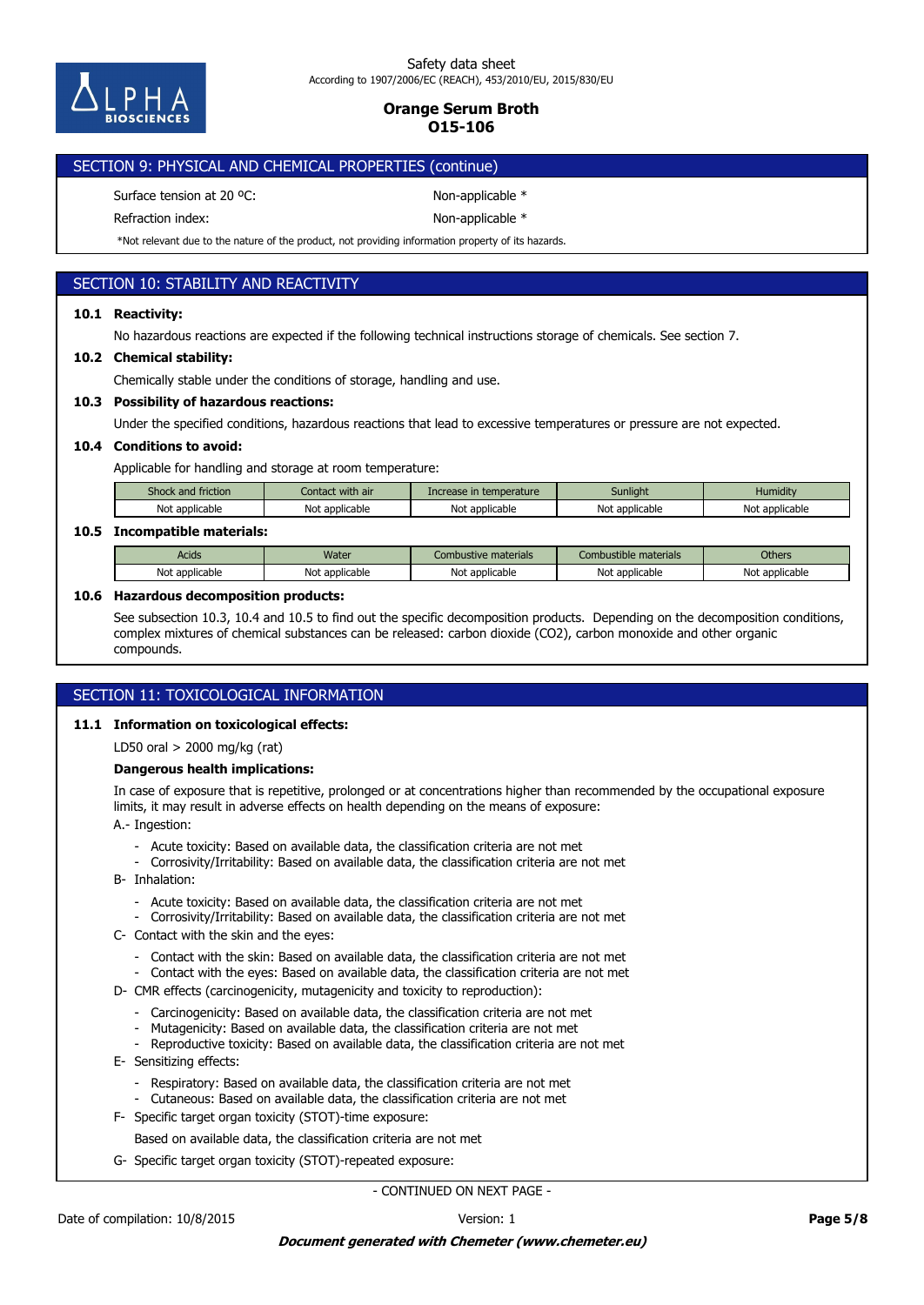

# SECTION 11: TOXICOLOGICAL INFORMATION (continue)

- Specific target organ toxicity (STOT)-repeated exposure: Based on available data, the classification criteria are not met
- Skin: Based on available data, the classification criteria are not met
- H- Aspiration hazard:

Based on available data, the classification criteria are not met

#### **Other information:**

Non-applicable

#### **Specific toxicology information on the substances:**

Not available

## SECTION 12: ECOLOGICAL INFORMATION

The experimental information related to the eco-toxicological properties of the product itself is not available

#### **12.1 Toxicity:**

Not available

#### **12.2 Persistence and degradability:**

Not available

- Not available **12.3 Bioaccumulative potential:**
- Not available **12.4 Mobility in soil:**
- **12.5 Results of PBT and vPvB assessment:**

Non-applicable

**12.6 Other adverse effects:**

Not described

## SECTION 13: DISPOSAL CONSIDERATIONS

# **13.1 Waste treatment methods:**

| Code     | <b>Description</b>                                                               | Waste class (Regulation (EU) No<br>1357/2014) |
|----------|----------------------------------------------------------------------------------|-----------------------------------------------|
| 16 05 09 | Discarded chemicals other than those mentioned in 16 05 06, 16 05 07 or 16 05 08 | Non dangerous                                 |

### **Type of waste (Regulation (EU) No 1357/2014):**

Non-applicable

### **Waste management (disposal and evaluation):**

Consult the authorized waste service manager on the assessment and disposal operations in accordance with Annex 1 and Annex 2 (Directive 2008/98/EC). As under 15 01 (2014/955/EC) of the code and in case the container has been in direct contact with the product, it will be processed the same way as the actual product. Otherwise, it will be processed as non-dangerous residue. We do not recommended disposal down the drain. See paragraph 6.2.

### **Regulations related to waste management:**

In accordance with Annex II of Regulation (EC) nº1907/2006 (REACH) the community or state provisions related to waste management are stated

Community legislation: Directive 2008/98/EC, 2014/955/EU, Regulation (EU) No 1357/2014

## SECTION 14: TRANSPORT INFORMATION

The transport of dangerous goods only applies to finished products.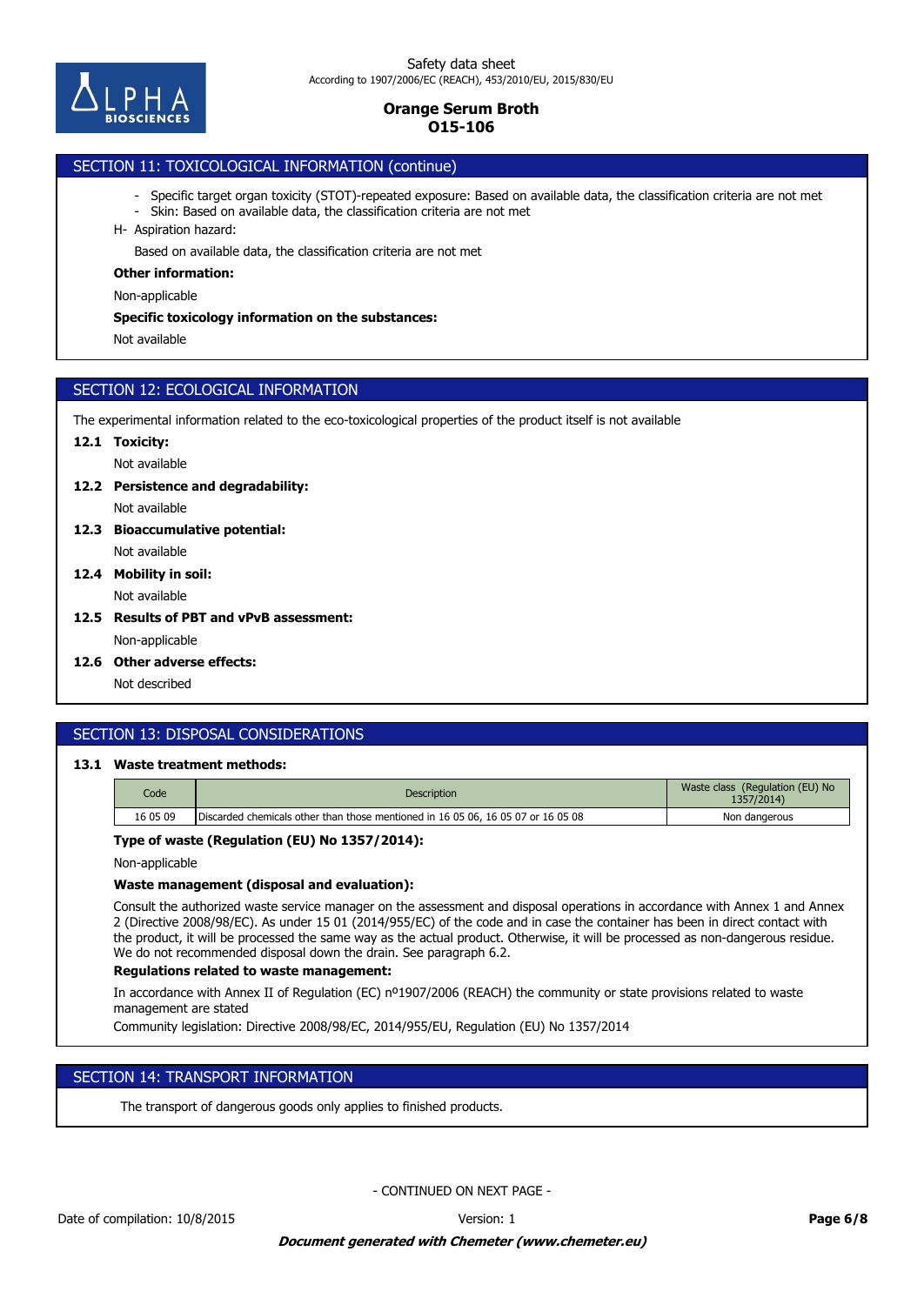

### SECTION 15: REGULATORY INFORMATION

#### **15.1 Safety, health and environmental regulations/legislation specific for the substance or mixture:**

Candidate substances for authorisation under the Regulation (EC) 1907/2006 (REACH): Non-applicable

Substances included in Annex XIV of REACH ("Authorisation List") and sunset date: Non-applicable

Regulation (EC) 1005/2009, about substances that deplete the ozone layer: Non-applicable

Active substances for which a decision of non-inclusion onto Annex I (Regulation (EU) No 528/2012): Non-applicable

REGULATION (EU) No 649/2012, in relation to the import and export of hazardous chemical products: Non-applicable

Non-applicable **Limitations to commercialisation and the use of certain dangerous substances and mixtures (Annex XVII, REACH):**

#### **Specific provisions in terms of protecting people or the environment:**

It is recommended to use the information included in this safety data sheet as data used in a risk evaluation of the local circumstances in order to establish the necessary risk prevention measures for the manipulation, use, storage and disposal of this product.

### **Other legislation:**

The product could be affected by sectorial legislation

#### **15.2 Chemical safety assessment:**

The supplier has not carried out evaluation of chemical safety.

### SECTION 16: OTHER INFORMATION

#### **Legislation related to safety data sheets:**

This safety data sheet has been designed in accordance with ANNEX II-Guide to the compilation of safety data sheets of Regulation (EC) Nº 1907/2006 (Regulation (EU) Nº 453/2010, Regulation (EC) Nº 2015/830)

**Modifications related to the previous security card which concerns the ways of managing risks. :**

Non-applicable

#### **Texts of the legislative phrases mentioned in section 3:**

The phrases indicated do not refer to the product itself; they are present merely for informative purposes and refer to the individual components which appear in section 3

#### **CLP Regulation (EC) nº 1272/2008:**

Non-applicable

#### **Classification procedure:**

Non-applicable

### **Advice related to training:**

Minimal training is recommended to prevent industrial risks for staff using this product, in order to facilitate their comprehension and interpretation of this safety data sheet, as well as the label on the product.

### **Principal bibliographical sources:**

http://esis.jrc.ec.europa.eu http://echa.europa.eu http://eur-lex.europa.eu

### **Abbreviations and acronyms:**

- ADR: European agreement concerning the international carriage of dangerous goods by road

- -IMDG: International maritime dangerous goods code
- -IATA: International Air Transport Association
- -ICAO: International Civil Aviation Organisation
- -COD: Chemical Oxygen Demand
- -BOD5: 5-day biochemical oxygen demand
- -BCF: Bioconcentration factor
- -LD50: Lethal Dose 50
- -CL50: Lethal Concentration 50
- -EC50: Effective concentration 50 -Log-POW: Octanol–water partition coefficient
- -Koc: Partition coefficient of organic carbon
-